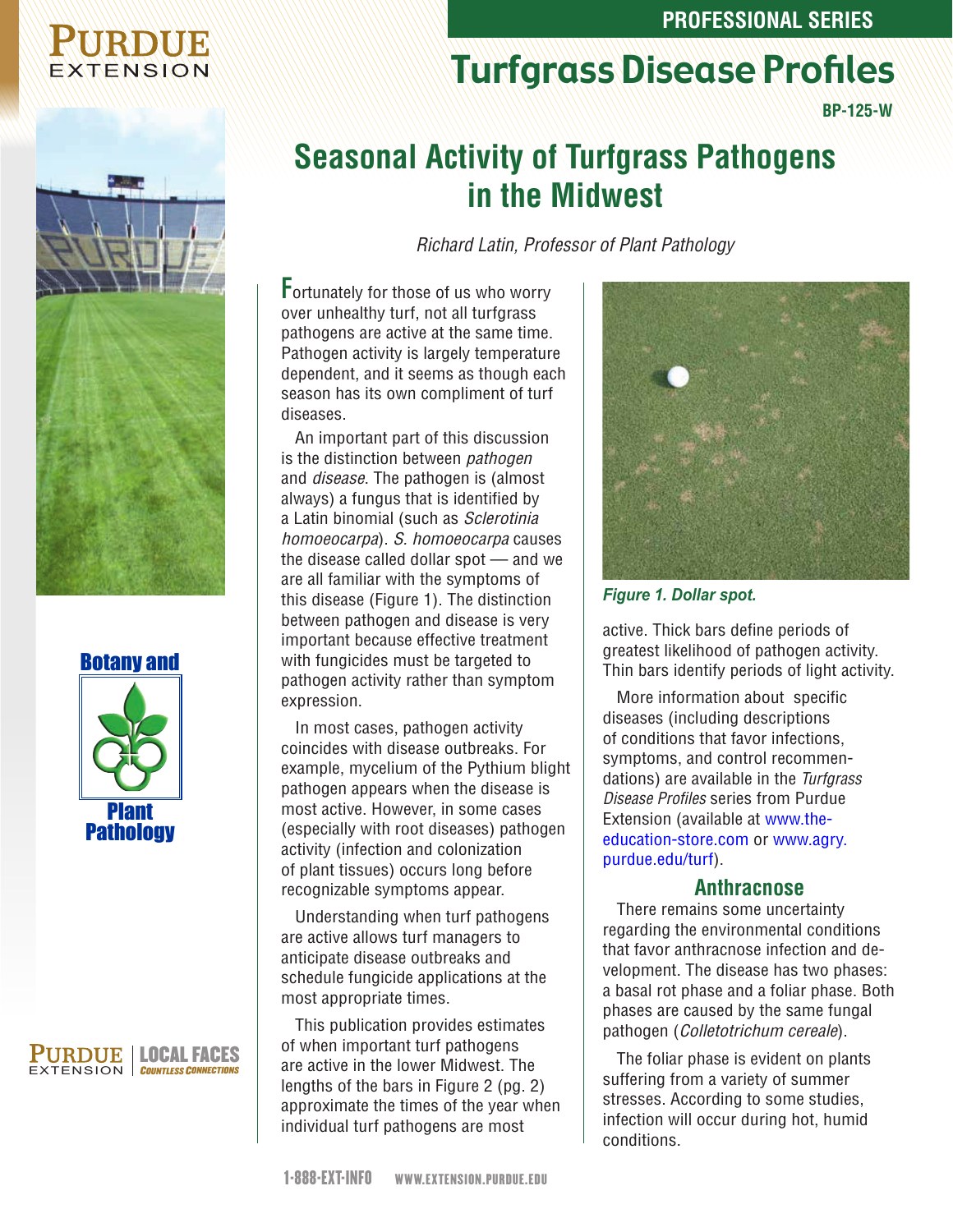#### Turfgrass Disease Profiles

*Typhula* spp. **gray snow mold** *Microdochium nivale* **pink snow mold** (microdochium patch) *Rhizoctonia cereale* **yellow patch**

|      | <b>PHILES</b> |              |       |     |      |      |      |       |      |      |      |
|------|---------------|--------------|-------|-----|------|------|------|-------|------|------|------|
| Jan. | Feb.          | <b>March</b> | April | May | June | July | Aug. | Sept. | Oct. | Nov. | Dec. |
|      |               |              |       |     |      |      |      |       |      |      |      |
|      |               |              |       |     |      |      |      |       |      |      |      |
|      |               |              |       |     |      |      |      |       |      |      |      |
|      |               |              |       |     |      |      |      |       |      |      |      |
|      |               |              |       |     |      |      |      |       |      |      |      |
|      |               |              |       |     |      |      |      |       |      |      |      |
|      |               |              |       |     |      |      |      |       |      |      |      |
|      |               |              |       |     |      |      |      |       |      |      |      |
|      |               |              |       |     |      |      |      |       |      |      |      |

| , <b>.</b>                                             |  |  |  |  |  |  |
|--------------------------------------------------------|--|--|--|--|--|--|
| Drechslera and Bipolaris spp.<br>melting out           |  |  |  |  |  |  |
| Laetisaria fuciformis<br>red thread                    |  |  |  |  |  |  |
| Rhizoctonia solani<br>large patch                      |  |  |  |  |  |  |
| Limonomyces roseipellis<br>pink patch                  |  |  |  |  |  |  |
| Sclerotinia homoeocarpa<br>dollar spot                 |  |  |  |  |  |  |
| Gaeumannomyces graminis<br>take all patch              |  |  |  |  |  |  |
| Colletotrichum cereale<br>anthracnose                  |  |  |  |  |  |  |
| Dreschslera erythrospila<br>red leaf spot              |  |  |  |  |  |  |
| Waitea circinata<br>brown ring patch<br>(waitea patch) |  |  |  |  |  |  |
| Ophiosphaerella spp.<br>necrotic ring spot             |  |  |  |  |  |  |
| Drechslera and Bipolaris spp.<br>leaf spot             |  |  |  |  |  |  |
| Rhizoctonia solani<br>brown patch                      |  |  |  |  |  |  |
| Pythium spp.<br>Pythium blight                         |  |  |  |  |  |  |
| Magnaporthe poae<br>summer patch                       |  |  |  |  |  |  |
| Pyricularia grisea<br>gray leaf spot                   |  |  |  |  |  |  |
| Puccinia spp.<br>rust diseases                         |  |  |  |  |  |  |
| Ustilago spp.<br>smut diseases                         |  |  |  |  |  |  |
| Blumeria graminis<br>powdery mildew                    |  |  |  |  |  |  |

*Figure 2. Seasonal activity of turfgrass pathogens in Indiana*

This figure is intended to provide a graphic description of periods of pathogen activity. The thickness of the colored bars estimates the relative risk of outbreaks based on monthly environmental conditions. Thicker bars indicate high risk; narrower bars indicate low risk.

The basal rot phase has been identified during the cool, wet conditions of spring, as well as warm, wet conditions in summer. Plants under stress (putting greens maintained at dangerously low cut heights and low nitrogen fertilizer levels) are most prone to infection and damage associated with anthracnose.

## **Brown Patch**

Brown patch is a summer disease. Extended dew periods (12 hours or more) and elevated temperatures

(average of 65°F or greater during the wet period), favor infection and spread of the pathogen (*Rhizoctonia solani*).

## **Brown Ring Patch**

Brown ring patch is largely a disease of annual bluegrass putting greens (there are a few reports of symptoms on creeping bentgrass). Outbreaks usually coincide with periods of mild weather with ample precipitation in mid- to late spring.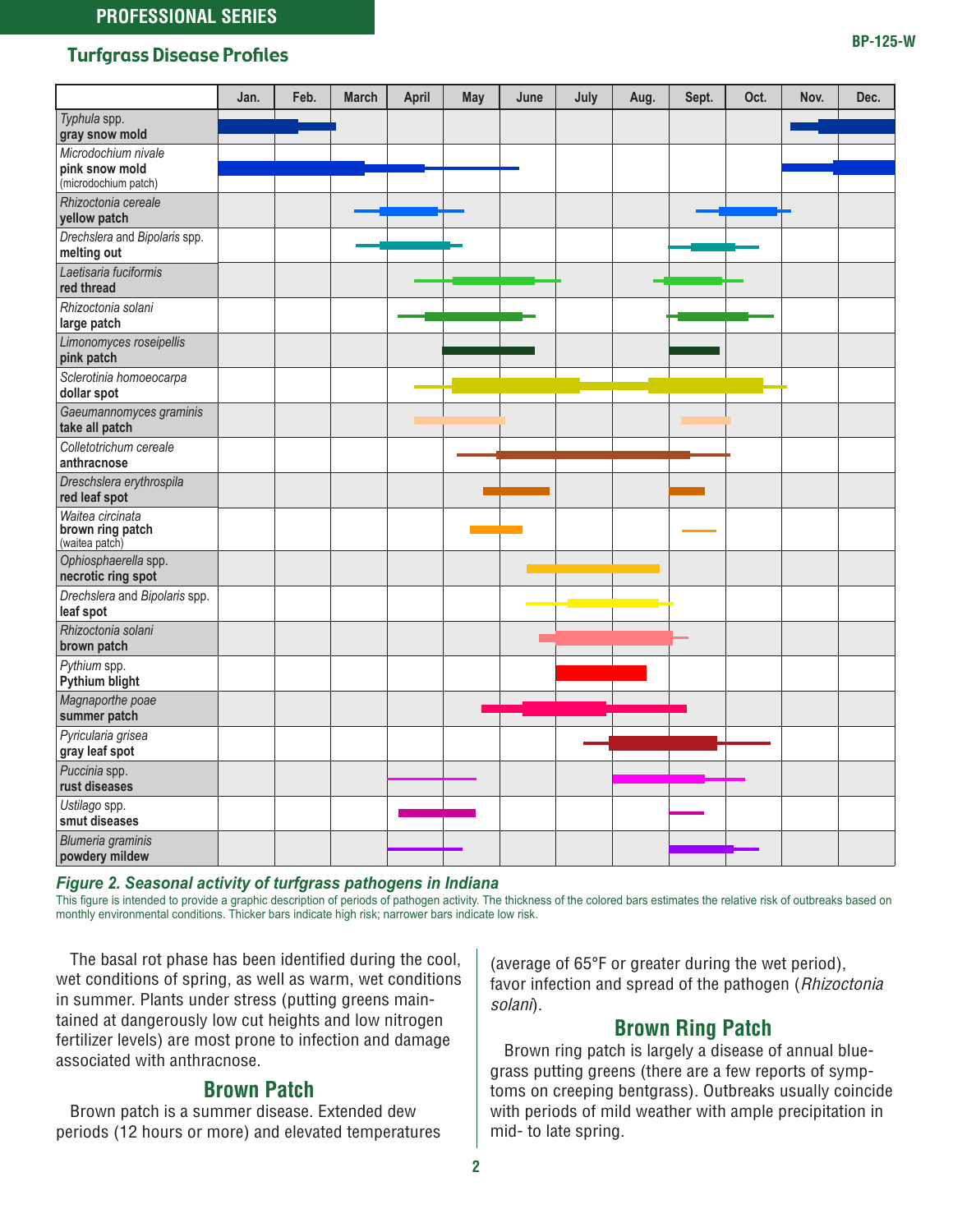#### **PROFESSIONAL SERIES**

# **Turfgrass Disease Profiles BP-125-W**

Brown ring patch may be confused with yellow patch, a disease caused by a related fungal pathogen that occurs earlier in the spring. The brown ring patch pathogen was identified as *Waitea circinata* var. *circinata* in 2005. In some cases it is referred to as "Waitea patch."

#### **Dollar spot**

The dollar spot fungus (*Sclerotinia homoeocarpa*) is active during extended dew periods when temperatures range from 50°F to 70°F. The dollar spot infection process occurs throughout the growing season, from early May through the end of October.

#### **Gray Leaf Spot**

Gray leaf spot outbreaks normally occur during midto late summer. Pathogen activity (*Pyricularia grisea*) is favored by long dew periods, warm evenings, and heavy rains (or frequent irrigation).

In southern Indiana, disease development has been confirmed as early as the first week in July. In northern Indiana, outbreaks have occurred as early as mid-August. Initial outbreaks often appear shortly after remnants of Gulf Coast hurricanes bring heavy rains into the Ohio Valley. Disease activity beyond the first few weeks of autumn is not unusual.

#### **Gray Snow Mold (Typhula Blight)**

The gray snow mold fungi (*Typhula* spp.) are active in a very narrow range of low temperatures (31°F-36°F). Also, like almost all pathogenic fungi, they require ample moisture for establishment and spread. That explains why the most severe outbreaks of gray snow mold occur during prolonged periods of snow cover.

Fungicide applications in late fall (after the turf goes dormant and before the first lasting snowfall) are essential on sites that have a history of the disease. Gray snow mold will not spread once snow melts in the spring.

#### **Leaf Spot/Melting Out**

Until the latter part of the 1900s, leaf spot and melting out were classified as a single disease and referred to as "Helminthosporium leaf spot." Modern classification divides the Helminthosporium pathogens into numerous groups (genera) including *Bipolaris*, *Exserohilum*, *Drechslera*, and *Marielliottia*. They cause leaf spot diseases on various cool- and warm-season turf.

Melting out caused by *Dreschslera* spp*.* typically appears in April and May during cold, rainy weather. Leaf spot diseases caused by *Bipolaris sorokiniana* (on cool season turf) and *Bipolaris cynodontis* (on bermudagrass) occur during summer and require long wet periods, elevated evening temperatures, and ample precipitation for establishment and spread.

#### **Necrotic Ring Spot**

Necrotic ring spot is a root disease caused by a pathogen (*Ophiosphaerella* spp.) that is active in warm, wet soils. Infection and colonization of roots normally occurs when soil temperatures range from 60°F to 75°F.

Field patterns (rings, frogeyes, or arcs) first become evident in midsummer, but they may also be apparent after dry periods in spring, when plants with infected roots grow slowly compared to healthy plants.

#### **Pink Snow Mold/Microdochium Patch**

Pink snow mold and Microdochium patch actually represent two different phases of the same disease, caused by the same pathogen: *Microdochium nivale*.

In the pink snow mold phase, the pathogen spreads by radial expansion of mycelium under snow cover. The symptoms resemble the well-defined circular patches associated with gray snow mold.

In the Microdochium patch phase, the pathogen produces similar patches, but also may spread (especially on putting greens) via conidia (spores) that are rain-splashed or carried with surface water to create new infections.

Temperatures that favor infection and spread can range from 32°F to 50°F. This pathogen often is very active through mid-spring.

#### **Powdery Mildew**

Powdery mildew infection occurs during mild weather (evening temperatures ranging from 40°F to 55°F) in areas with heavy to moderate shade. Frequent rains or extended dew periods are *not* essential for infection by the powdery mildew pathogen (*Blumeria graminis*).

#### **Pythium Blight**

Hot, wet weather is ideal for Pythium blight outbreaks. Long dew periods, elevated evening temperatures (daily minimum temperatures of 68°F or greater), and heavy rains during the heat of the summer favor Pythium development.

#### **Red Leaf Spot**

Red leaf spot is a disease that primarily occurs on creeping bentgrass putting greens. Damage caused by red leaf spot is largely cosmetic, but moderate to severe outbreaks may disturb the smoothness of affected playing surfaces.

The disease occurs most often on older varieties of creeping bentgrass. The pathogen *Drechslera erythrospila* is related to leaf spot and melting out pathogens and produces similar symptoms. Red leaf spot tends to occur in late spring, when evening temperatures range between